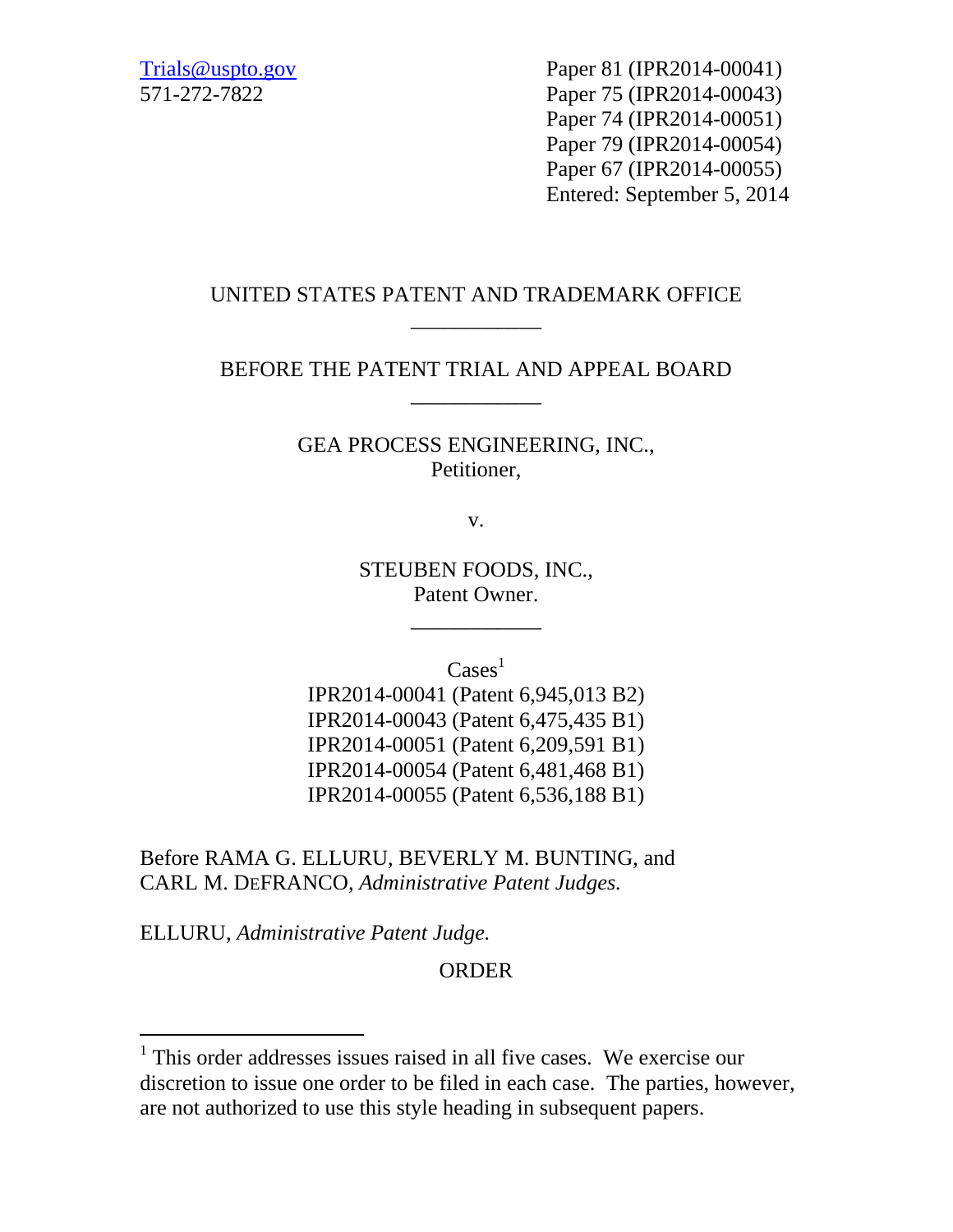A conference call in IPR2014-00041, IPR2014-00043, IPR2014-00051, IPR2014-00054, and IPR2014-00055 was held on September 3, 2014, among respective counsel for Petitioner, GEA Process Engineering, Inc., and Patent Owner, Steuben Foods, Inc., and Judges Elluru, DeFranco, and Bunting.

On August 13, we authorized the parties to file briefing regarding whether Petitioner identified all real-parties-in-interest and what relief should be granted if we determined that Petitioner did not identify all realparties-in-interest, and limited each party's brief to 15 pages. IPR2014- 00041, Paper 62 at  $3^2$ . During the September 3 teleconference, Patent Owner brought to our attention that Petitioner's Opposition to Patent Owner's Motion Concerning Petitioner's Failure to Identify All Real Parties in Interest included Appendix A, which was attached to Petitioner's 15-page brief. *Id*. at Paper 72. Appendix A includes Petitioner's responses to Patent Owner's Statement of Facts (*id*.), which Patent Owner contends impermissibly contains argument. A review of Appendix A persuaded us that it does indeed contain argument in contravention of 37 C.F.R. § 42.24(c) (excluding in page limits a listing of facts which are admitted, denied, or cannot be admitted or denied). Petitioner's responses to each of Patent Owner's Statement of Facts go beyond the scope of what is excluded in the page count under Rule 42.24(c). We authorized Petitioner to refile its

l

 $<sup>2</sup>$  All references to papers are to the IPR2014-00041 case, unless indicated</sup> otherwise.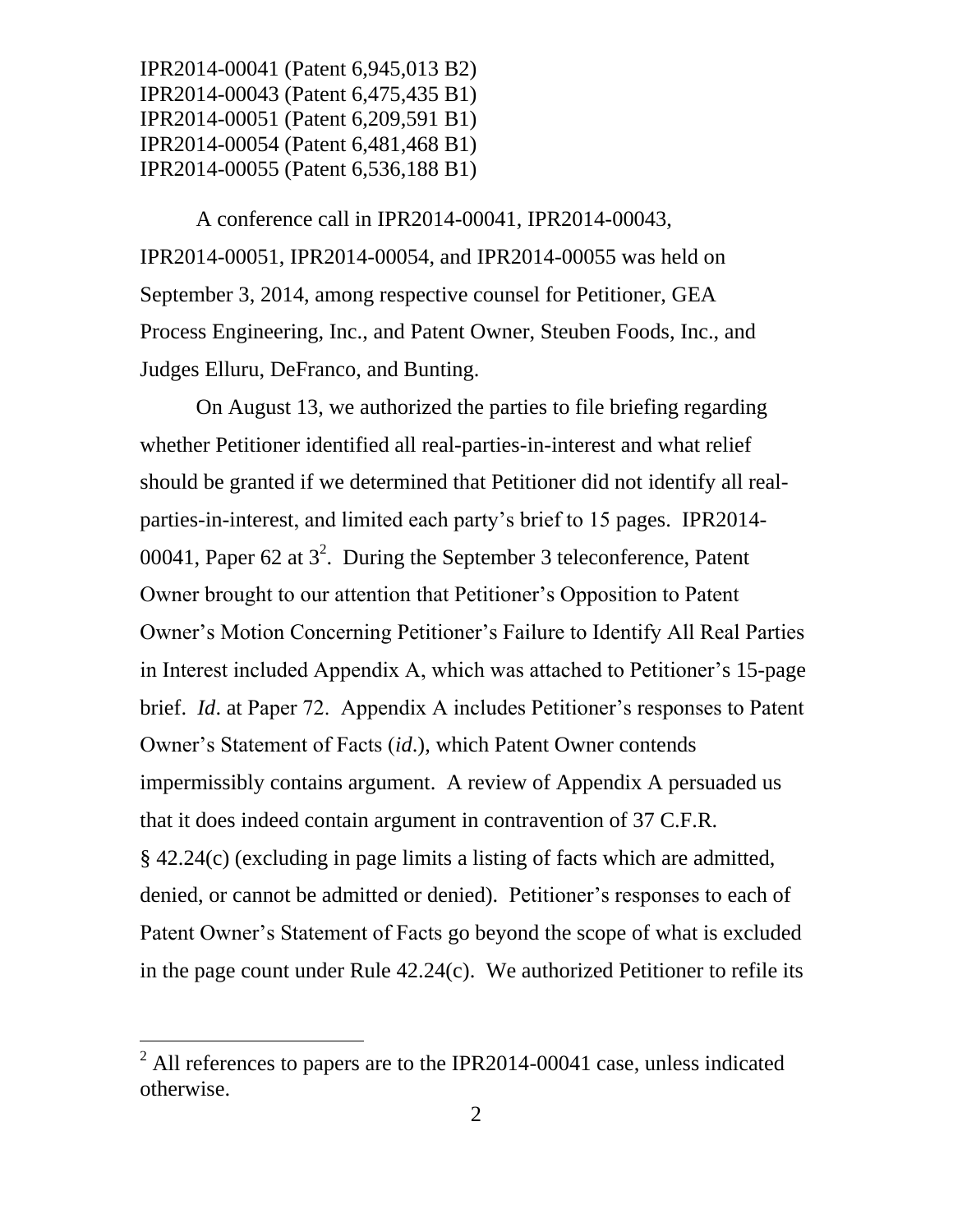Oppositions by the close of business on September 4, 2014, to comply with the 15 page limit authorized by us.

Patent Owner next argued that a statement in Petitioner's Opposition to Patent Owner's Motion to Amend in IPR2014-00054 (Paper 59 at  $7<sup>3</sup>$  was inconsistent with another statement in Exhibit 2090, page 10, which Patent Owner alleged was made by Petitioner's sister company. Our review of the relevant statements does not reveal that they are inconsistent, and thus, we do not reach other issues relating to whether Petitioner should have produced Ex. 2090 as "routine" discovery pursuant to Board Rules. *See* 37 C.F.R. § 42.51(b)(1)(iii) ("[u]nless previously served, a party must serve relevant information that is inconsistent with a position advanced by the party during the proceeding concurrent with the filing of the documents or things that contains the inconsistency.").

Petitioner brought to our attention that Patent Owner's Replies in Support of its Motions to Amend in IPR2014-00041 and IPR2014-00054 exceeded the 5 page limit in contravention of 37 C.F.R.  $\S$  42.24(c)(2). We authorized Patent Owner to refile these Replies in IPR2014-00041 and IPR2014-00054 by Friday, September 5, 2014 to comply with the 5 page limit required by Rule 42.24(c)(2).

The parties agreed to meet and confer regarding a stipulation to extend Due Dates 4 and 5 of the current Scheduling Orders, which stipulation must be filed with the Board.

l

<sup>&</sup>lt;sup>3</sup> Patent Owner asserted that the same alleged inconsistency was made in IPR2014-00041.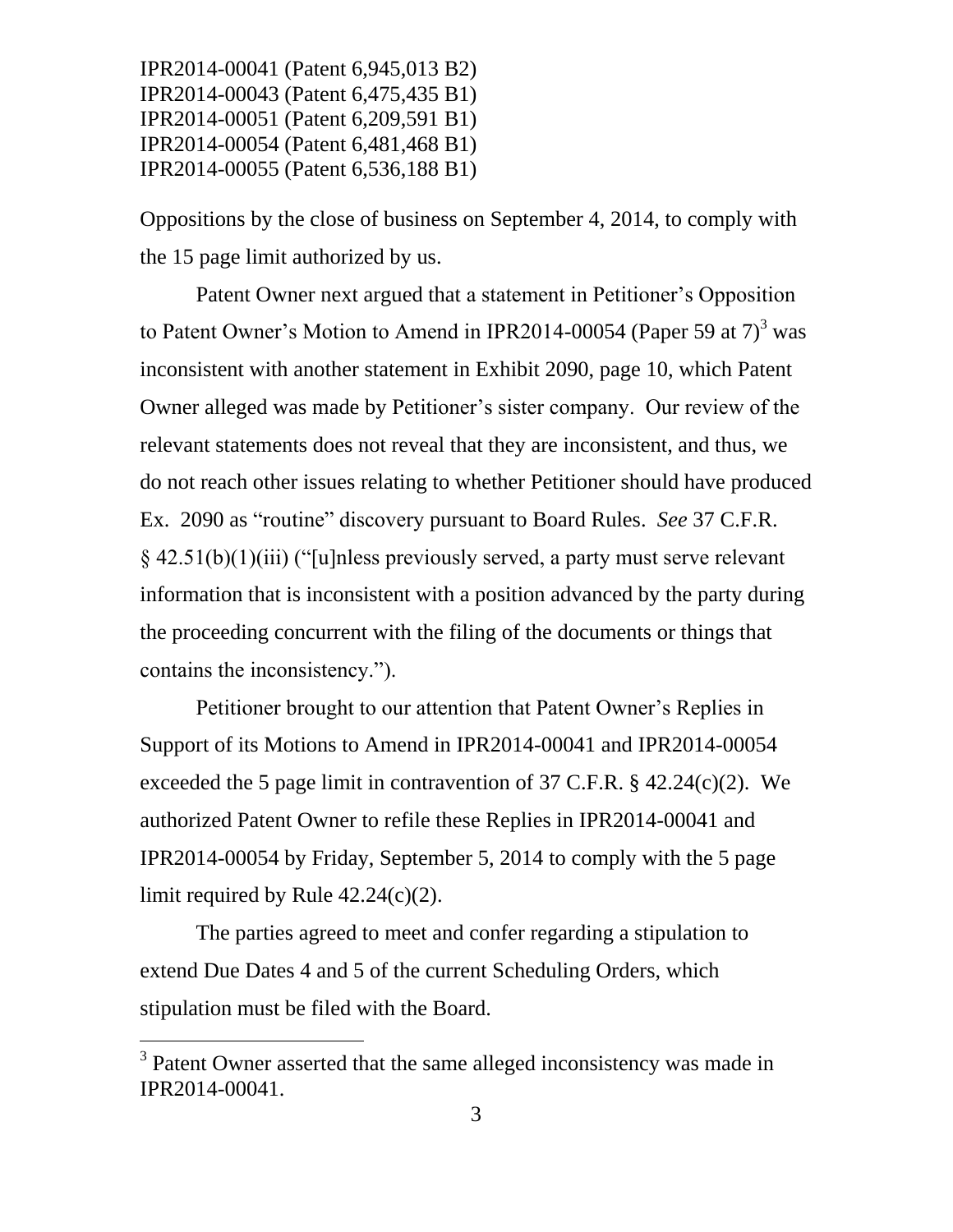We further authorized Patent Owner to file, in all five cases, a 5 page Reply in support of its Motion Concerning Petitioner's Failure to Identify All Real Parties in Interest. We did not set a due date for this Reply. We instruct the parties to meet and confer as to a mutually agreeable due date for this Reply, and to notify us of the agreed upon date by filing a stipulation.

In consideration of the foregoing, it is hereby:

ORDERED that Petitioner is authorized to refile its Opposition to Patent Owner's Motion Concerning Petitioner's Failure to Identify All Real Parties, in all five cases, by September 4, 2014, to comply with the 15 page limit authorized by us;

ORDERED that Petitioner's current Opposition to Patent Owner's Motion Concerning Petitioner's Failure to Identify All Real Parties, filed in all five cases are expunged from the record (IPR2014-00041, Paper 72; IPR2014-00043, Paper 70; IPR2014-00051, Paper 69; IPR2014-00054, Paper 70; and IPR2014-00055, Paper 62);

ORDERED that Patent Owner is authorized to refile Replies in Support of its Motions to Amend in IPR2014-00041 and IPR2014-00054 by Friday, September 5, 2014 to comply with the 5 page limit required by 37 C.F.R. § 42.24(c)(2);

ORDERED that Patent Owner's current Replies in Support of its Motions to Amend in IPR2014-00041 and IPR2014-00054, as well as the accompanying motions to seal, are expunged from the record (IPR2014- 00041, Papers 75, 76, and 77; IPR2014-00054, Papers 73, 74, and 75);

4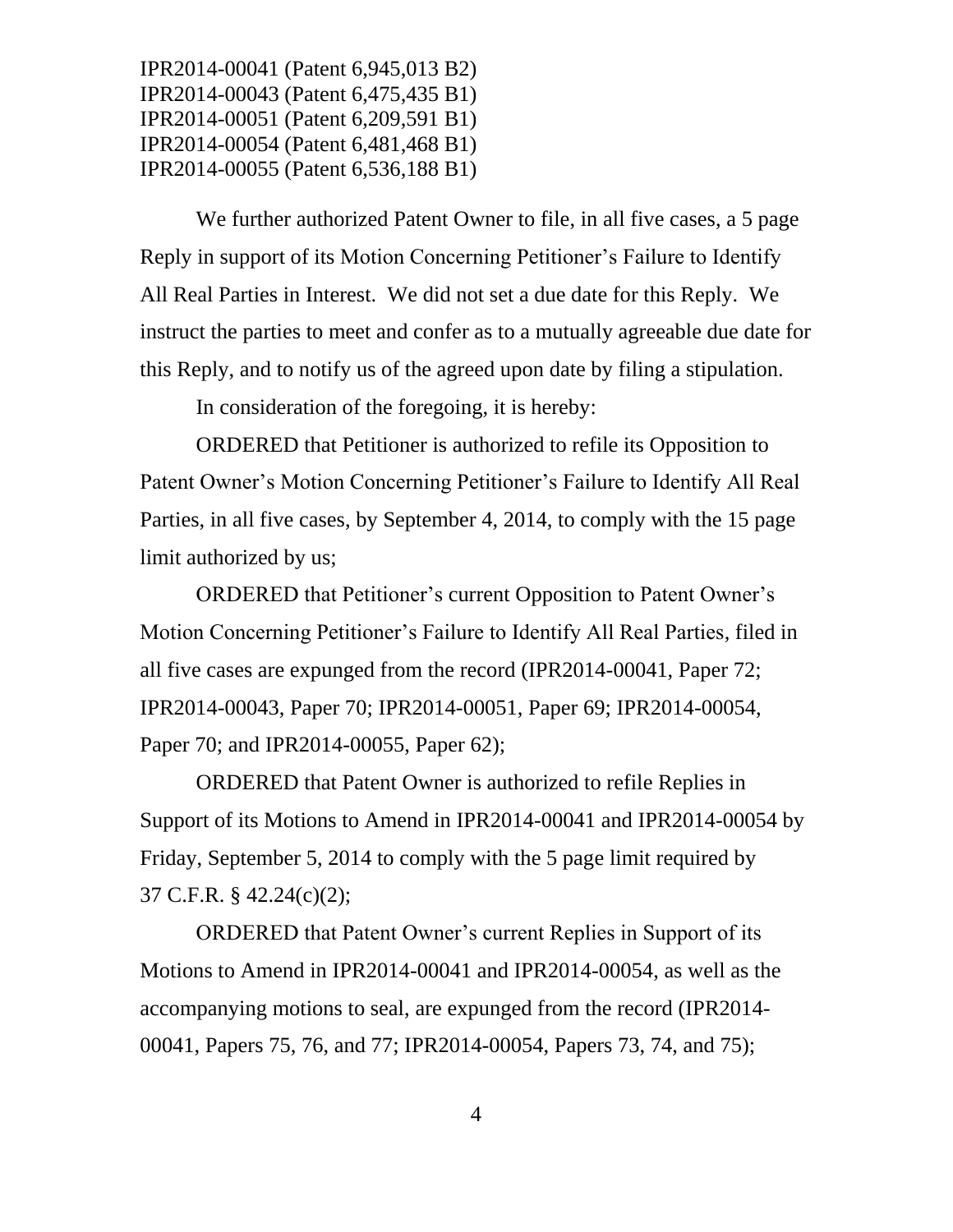ORDERED that the parties meet and confer regarding a stipulation to extend Due Dates 4 and 5 of the current Scheduling Orders in all five cases, which stipulation must be filed with the Board;

ORDERED that Patent Owner is authorized, in all five cases, to file a 5 page Reply in support of its Motion Concerning Petitioner's Failure to Identify All Real Parties in Interest; and

 ORDERED that the parties meet and confer as to a mutually agreeable due date for Patent Owner to file in all five cases its Reply in support of its Motion Concerning Petitioner's Failure to Identify All Real Parties in Interest, and to notify the Board of the agreed upon date by filing a stipulation.